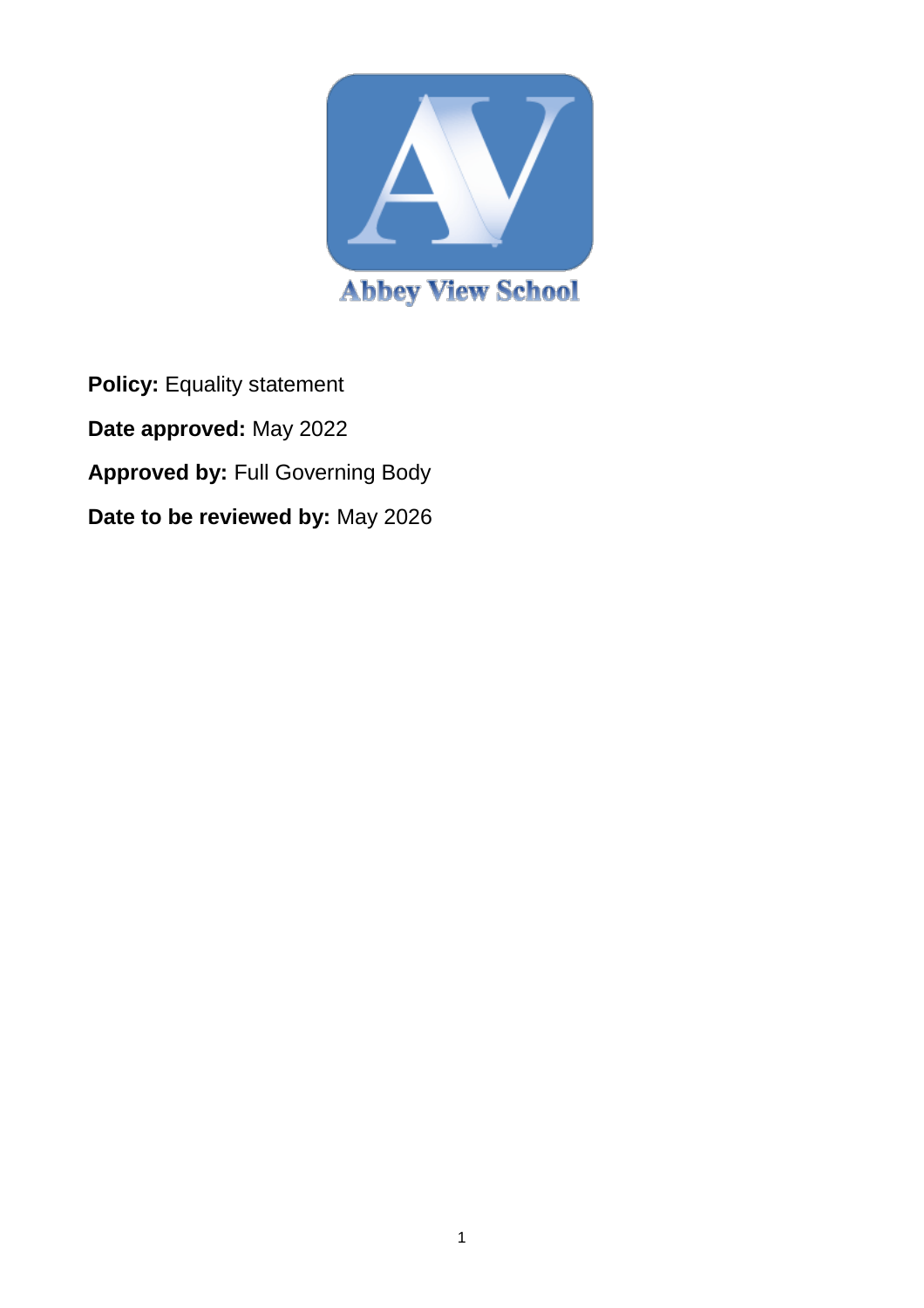# **Contents**

#### **Introduction**

Abbey View School is committed to promoting and achieving equality of opportunity for all students, parents, staff, governors, visitors and job applicants.

**…………………………………………………………………………………………………………………………….**

The School aims to create a working environment in which all individuals are able to make best use of their skills, free from discrimination or harassment, and in which all decisions are based on merit.

The School does not discriminate against staff on the basis of their gender, sexual orientation, marital or civil partner status, pregnancy or maternity, gender reassignment, race, colour, nationality, ethnic or national origin, religion or belief, sub-culture, disability or age (the protected characteristics).

The principles of non-discrimination and equality of opportunity also apply to the way in which staff treat students, parents, visitors, suppliers and former staff members,

All staff have a duty to act in accordance with this policy and treat colleagues with dignity at all times, and not discriminate against or harass other members of staff, regardless of their status.

This policy does not form part of any employee's terms and conditions of employment and is not intended to have contractual effect. It is provided for guidance to all members of staff at the School who are required to familiarise themselves and comply with its contents. The School reserves the right to amend its content at any time.

This Policy applies to the School's employees, whether permanent, temporary, casual, part-time or on fixedterm contracts, to job applicants and to individuals such as agency staff and consultants and volunteers who are not employees but who work at the School (collectively referred to as "Staff" in this policy).

All Staff must set an appropriate standard of behaviour, lead by example and ensure that those they manage adhere to the policy and promote the School's aims and objectives with regard to equal opportunities. Staff will be given appropriate training on equal opportunities awareness and equal opportunities recruitment and selection best practice.

Any questions about the content or application of this policy should be referred to the Principal in the first instance.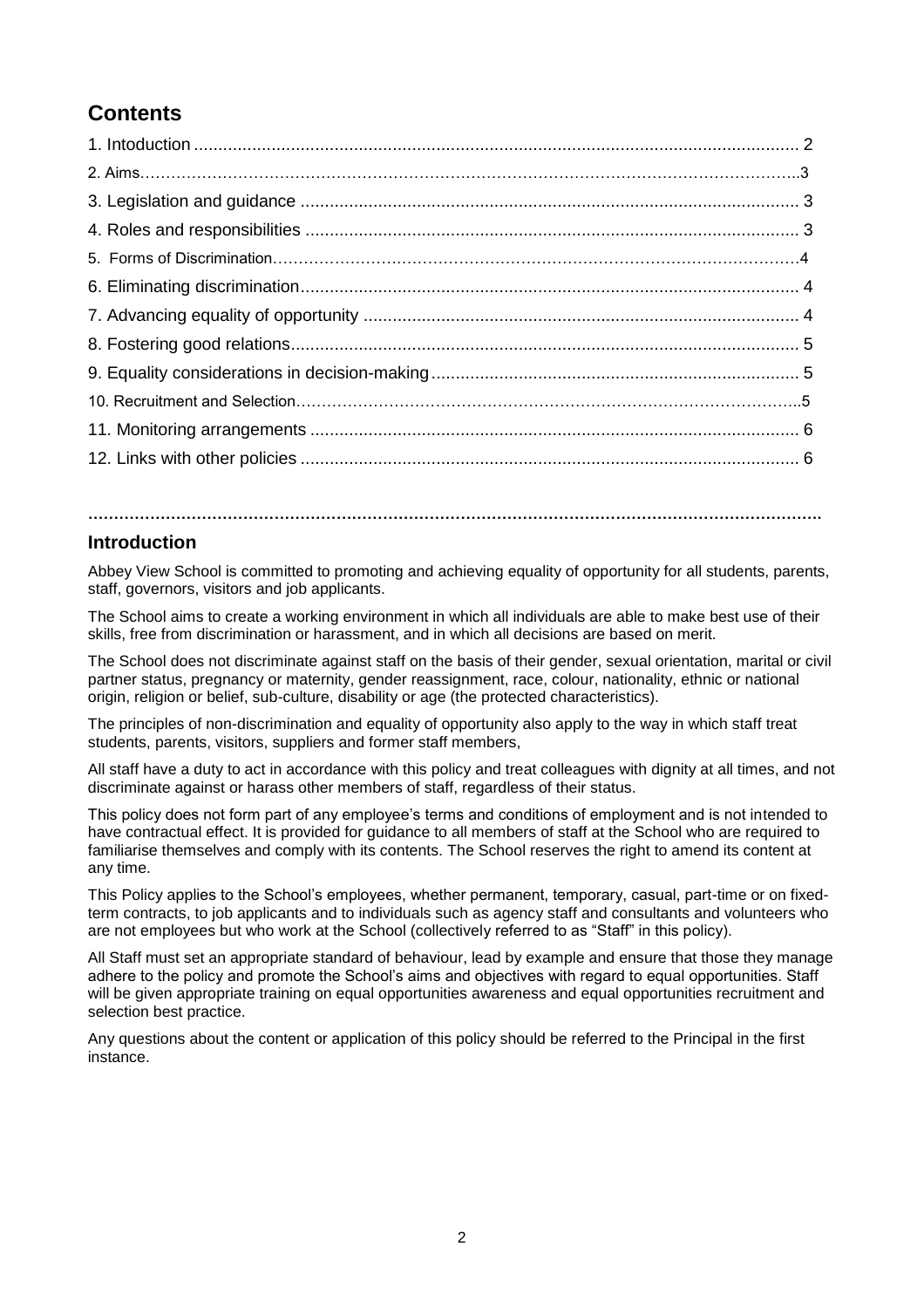### **2. Aims**

Abbey View School aims to meet its obligations under the public sector equality duty by having due regard to the need to:

- Eliminate discrimination and other conduct that is prohibited by the Equality Act 2010
- Advance equality of opportunity between people who share a protected characteristic and people who do not share it
- Foster good relations across all characteristics between people who share a protected characteristic and people who do not share it

### **3. Legislation and guidance**

This document meets the requirements under the following legislation:

- [The Equality Act 2010,](http://www.legislation.gov.uk/ukpga/2010/15/contents) which introduced the public sector equality duty and protects people from discrimination
- [The Equality Act 2010 \(Specific Duties\) Regulations 2011,](http://www.legislation.gov.uk/uksi/2011/2260/contents/made) which require schools to publish information to demonstrate how they are complying with the public sector equality duty and to publish equality objectives

This document is also based on Department for Education (DfE) guidance: [The Equality Act 2010 and](https://www.gov.uk/government/uploads/system/uploads/attachment_data/file/315587/Equality_Act_Advice_Final.pdf)  [schools.](https://www.gov.uk/government/uploads/system/uploads/attachment_data/file/315587/Equality_Act_Advice_Final.pdf) 

This document also complies with our funding agreement and articles of association.

### **4. Roles and responsibilities**

The governing board will:

- Ensure that the equality information and objectives as set out in this statement are published and communicated throughout the school, including to staff, students and parents, and that they are reviewed and updated at least once every four years
- Delegate responsibility for monitoring the achievement of the objectives on a daily basis to the **Principal**

*:*

The Principal will:

- Promote knowledge and understanding of the equality objectives amongst staff and students
- Monitor success in achieving the objectives and report back to governors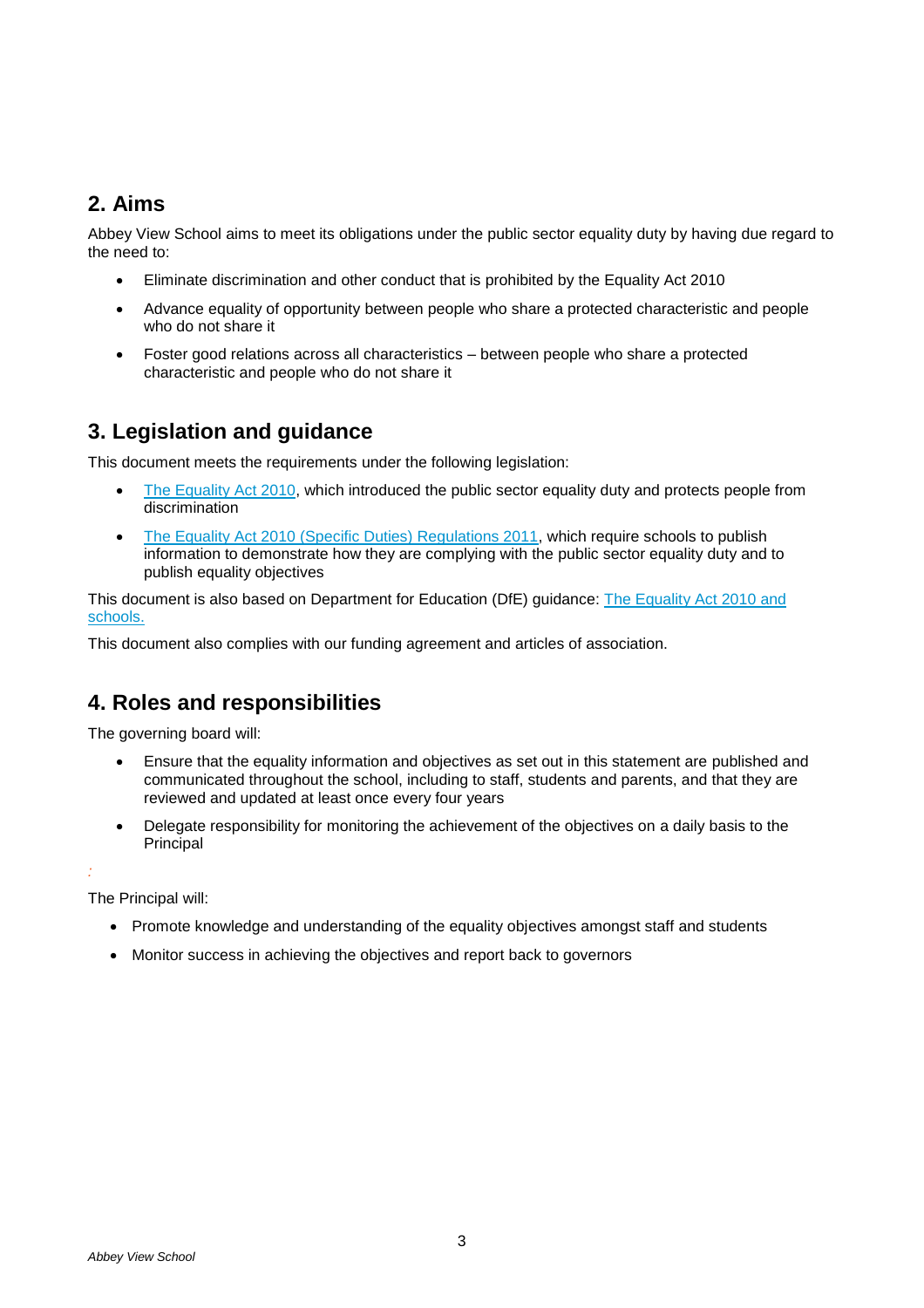# **5. Forms of discrimination**

Discrimination by or against a member of Staff is generally prohibited unless there is a specific legal exemption. Discrimination may be direct or indirect and it may occur intentionally or unintentionally.

Direct discrimination occurs where someone is treated less favourably because of one or more of the protected characteristics set out above. For example, rejecting an applicant on the grounds of their race because they would not "fit in" would be direct discrimination.

Indirect discrimination occurs where someone is disadvantaged by an unjustified provision, criterion or practice that also puts other people with the same protected characteristic at a particular disadvantage. For example, a requirement to work full time puts women at a particular disadvantage because they generally have greater childcare commitments than men. Such a requirement will need to be objectively justified.

Harassment related to any of the protected characteristics is prohibited. Harassment is unwanted conduct that has the purpose or effect of violating someone's dignity, or creating an intimidating, hostile, degrading, humiliating or offensive environment for them.

Victimisation is also prohibited. This is less favourable treatment of someone who had complained or given information about discrimination or harassment, or supported someone else's complaint.

### **6. Eliminating discrimination**

The school is aware of its obligations under the Equality Act 2010 and complies with non-discrimination provisions.

Where relevant, our policies include reference to the importance of avoiding discrimination and other prohibited conduct.

Staff and governors are regularly reminded of their responsibilities under the Equality Act.

New staff receive training on the Equality Act as part of their induction, and all staff receive refresher training annually.

### **7. Advancing equality of opportunity.**

As set out in the DfE guidance on the Equality Act, the school aims to advance equality of opportunity by:

- Removing or minimising disadvantages suffered by people which are connected to a particular characteristic they have (e.g. students with disabilities, or gay pupils who are being subjected to homophobic bullying)
- Taking steps to meet the particular needs of people who have a particular characteristic (e.g. enabling Muslim pupils to pray at prescribed times)
- Encouraging people who have a particular characteristic to participate fully in any activities (e.g. encouraging all pupils to be involved in the full range of school societies)

In fulfilling this aspect of the duty, the school will:

- Regularly look at data each academic year showing how students with different characteristics are performing
- Analyse the above data to determine strengths and areas for improvement, implement actions in response.
- Make evidence available identifying improvements for specific groups (e.g. declines in incidents of homophobic or transphobic bullying)
- Publish further data about any issues associated with particular protected characteristics, identifying any issues which could affect our own students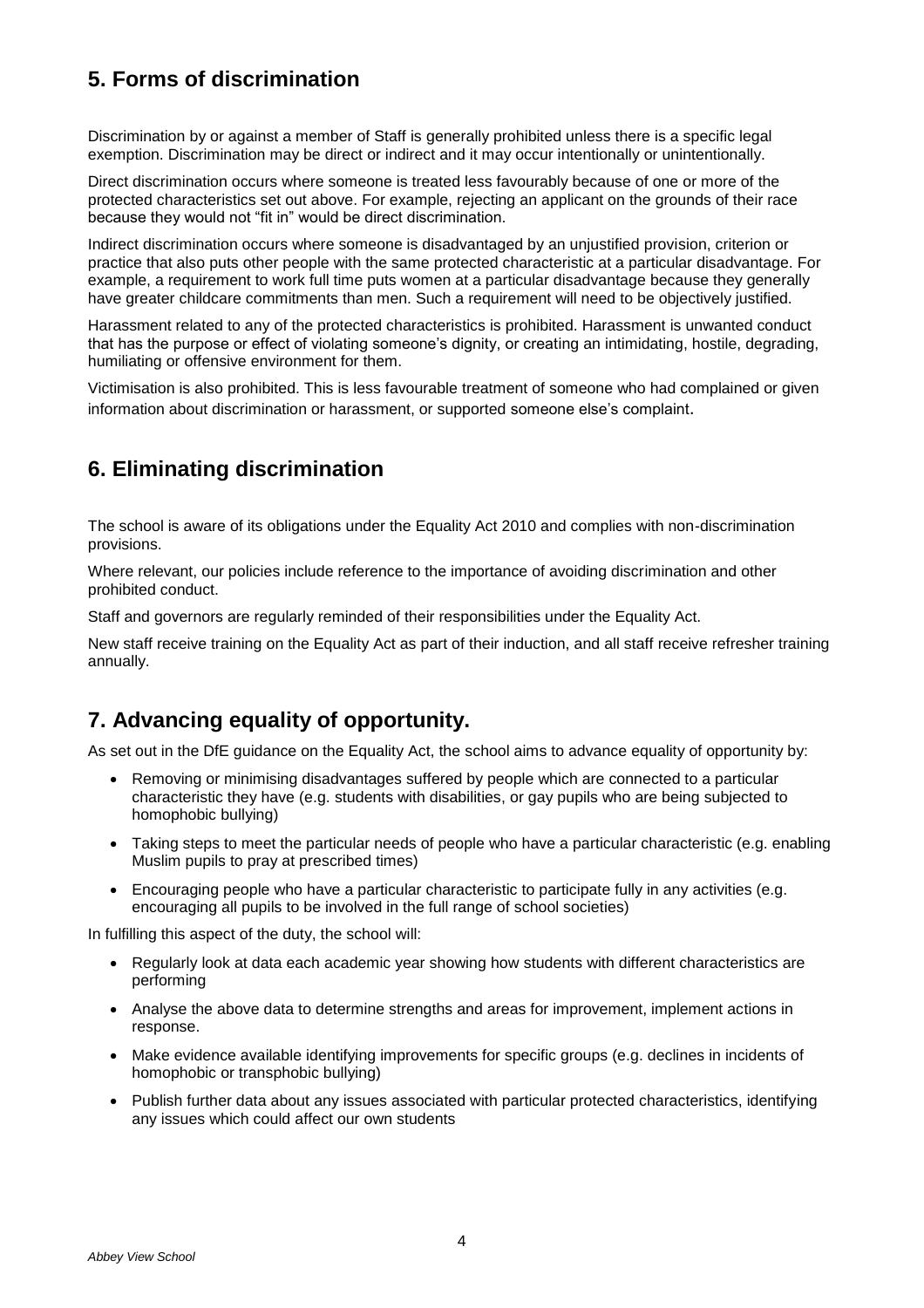## **8. Fostering good relations**

The school aims to foster good relations between those who share a protected characteristic and those who do not share it by:

- Promoting tolerance, friendship and understanding of a range of religions and cultures through different aspects of our curriculum. This includes teaching in Life Skills and other curriculum areas. For example, as part of teaching and learning in English/reading, pupils will be introduced to literature from a range of cultures
- We have developed links with people and groups who have specialist knowledge about particular characteristics, which helps inform and develop our approach

### **9. Equality considerations in decision-making**

The school ensures it has due regard to equality considerations whenever significant decisions are made.

The school always considers the impact of significant decisions on particular groups. For example, when a school trip or activity is being planned, the school considers whether the trip:

- Cuts across any religious holidays
- Is accessible to pupils with disabilities
- Has equivalent facilities for boys and girls.

### **10. Recruitment and Selection**

Abbey View School aims to ensure that no job applicant suffers discrimination because of any of the protected characteristics above. The School's recruitment procedures are reviewed regularly to ensure that individuals are treated on the basis of their relevant merits and abilities. Job selection criteria are regularly reviewed to ensure that they are relevant to the job and are not disproportionate.

Job advertisements will avoid using wording that may discourage particular groups from applying. A short policy statement on equal opportunities and a copy of this policy shall be sent on request to those who enquire about vacancies.

The School will take steps to ensure that its vacancies are advertised to a diverse labour market and, where relevant, to particular groups that have been identified as disadvantaged or underrepresented in the School.

Applicants will not be asked about health or disability before a job offer is made. There are limited exceptions which the School may use, for example:

• Questions necessary to establish if an applicant can perform an intrinsic part of the job (subject to any reasonable adjustments)

• Questions to establish if an applicant is fit to attend an assessment or any reasonable adjustments that may be needed at interview or assessment

- Positive action to recruit disabled persons
- Equal opportunities monitoring (which will not form part of the decision making process)

Applicants will not be asked about past or current pregnancy or future intentions related to pregnancy. Applicants will not be asked about matters concerning age, race, religion or belief, sexual orientation, or gender reassignment without first considering whether such matters are relevant and may lawfully be taken into account.

The School is required by law to ensure that all members of Staff are entitled to work in the UK. Assumptions about immigration status will not be made based on appearance or apparent nationality. All prospective members of Staff, regardless of nationality, must be able to produce original documents (such as a passport) before employment starts, to satisfy current immigration legislation. A list of acceptable documents is available from the School Office